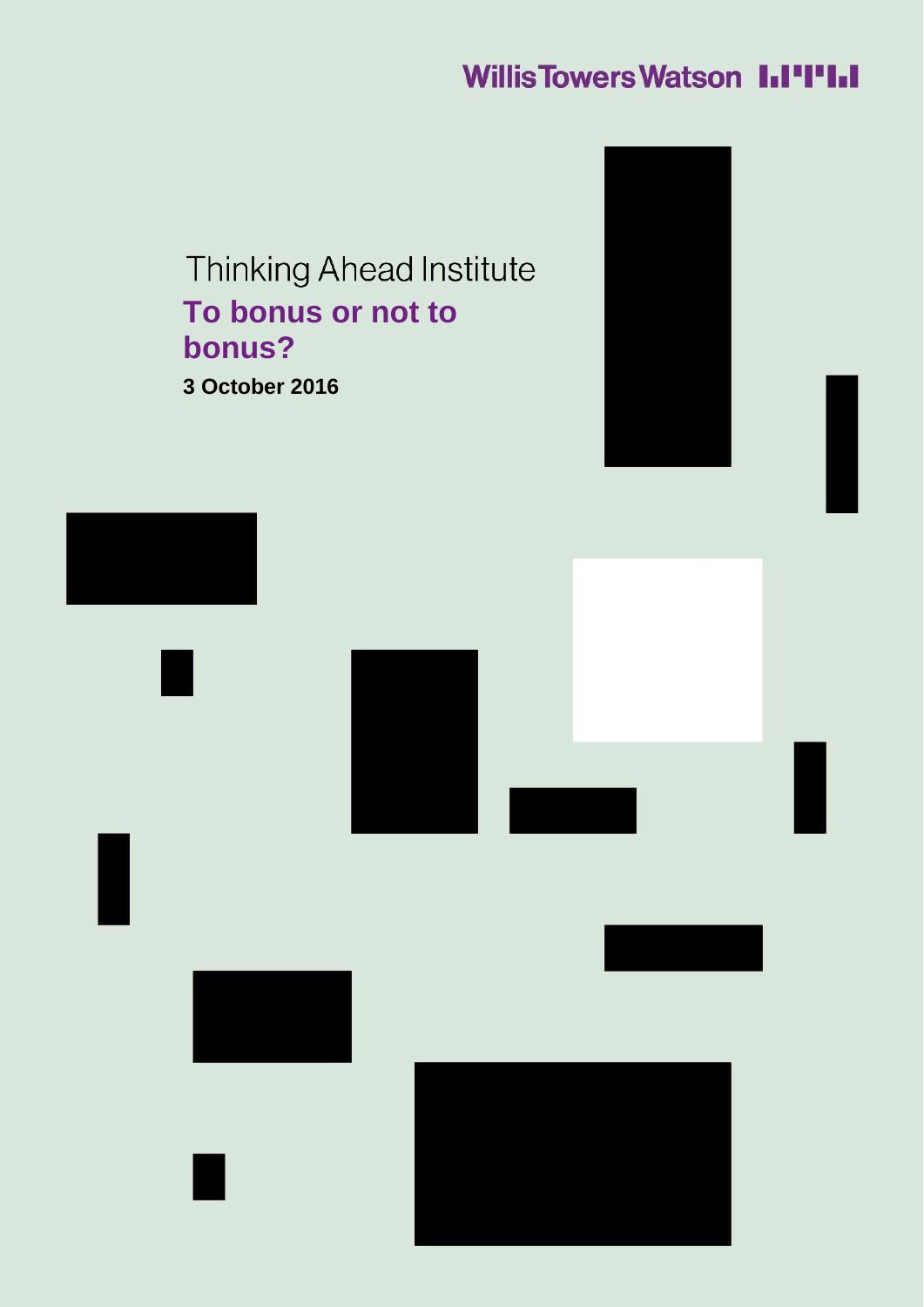#### **To bonus or not to bonus?**

#### *This paper represents the personal opinion of Tim Hodgson. It should not be construed as representing the views of Willis Towers Watson or any other member organisation of the Thinking Ahead Institute.*

With apologies to Shakespeare, the title of this paper poses an interesting and topical question – if not in the same existential league as The Bard's original. Towards the end of August 2016 there was great fanfare in the UK financial media regarding the decision of Woodford Investment Management to cease paying bonuses to their executives. Daniel Godfrey, the former chief executive of the UK's Investment Association, announced similar intentions for his soon-to-be-launched investment trust. With the greatest respect to the individuals involved, these moves mean that, to the nearest whole number, the proportion of assets under management on which bonuses are paid is still 100%. And so we must take a normative stance with respect to the question – what *should* industry pay structures look like? Are these organisations the first movers on the trend to a new normal?

## **Let's start at the beginning: this is a competitive industry, bonuses drive effort, and we need that extra effort to ensure that our asset manager gives us the best returns. How do you respond to that?**

Well, yes, it is a very competitive industry. But it is striking that there is very little differentiation in fee levels, so it would appear that the competition is based on pretty much anything except price – always the track record, despite the regulatory addendum about its worth; brand; attributes etc. Then you state that bonuses drive effort. The reality is, I believe, much more nuanced. But does a bonus drive effort? First, it is my belief that no-one is driven purely by monetary incentives. Second there is the open question of whether variable pay structures are, in fact, partly de facto fixed. When the level of bonus is largely expected, its effectiveness can be questioned. Then there is the question of whether increased effort causes better outcomes? First, over the short term, the outcome in a high noise-to-signal environment (like our industry) is driven more by luck rather than effort. Over the longer term we would hope that effort (actually we are interested in 'skill'; effort is likely to be necessary for skill, but it is not a sufficient condition) was in some way associated with better outcomes as the impact of noise reduces; but this is a belief not a proof. Second, I assume that what really matters to asset owners is the level of the absolute return. On this basis, all the efforts asset managers spend on beating the benchmark are somewhat misplaced, given that alpha is a negativesum game after costs. Society ends up paying too much for price discovery. Third, and worse, academic evidence suggests that above a certain level, increased effort can even detract from an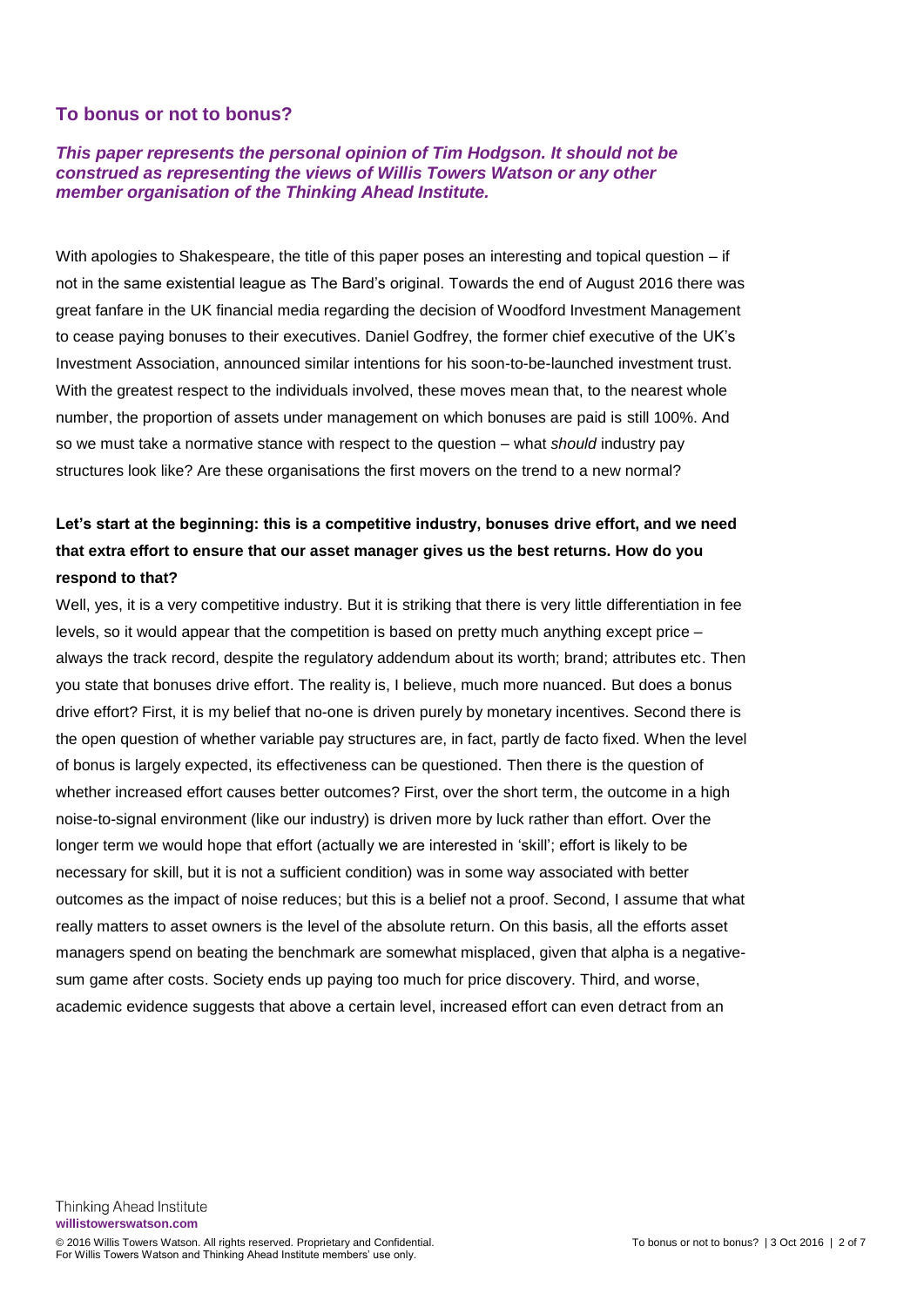individual's performance<sup>1,2,3</sup>. This can be a result of over-deliberation or narrowed focus of attention along with other factors.

The latter research finding is echoed in Dan Pink's book<sup>4</sup> . He argues that the traditional carrot-andstick motivators can be effective for rules-based, routine work but can actually be counter-productive for many of the more complex activities in today's society. Instead, what drives people in today's world are autonomy, mastery and purpose. To these we would add great colleagues and recognition/status as two further powerful motivators. So sorry for the long-winded response, but I find no first-principles basis for bonuses being necessary in investment.

#### **OK, but bonuses by definition make pay highly variable. Therefore they allow base pay to be kept low and that benefits investors.**

I will start by repeating myself. It depends on expectations. If an individual expects to receive 100% of their target bonus then, in reality, the pay is not variable – it is de facto fixed. You may be able to retain them by only paying 90% of the target bonus, but I think we are kidding ourselves that paying no bonus is a viable strategy in the current environment. Consider 2008, a 1-in-100 bad year for the industry and a clear example of an occasion when zero bonuses would have been expected by an outside observer – and yet bonuses were still paid, even if at a reduced rate. So my argument so far is that pay is not as variable as it would appear. The second strand targets your statement that the structure benefits investors. I will argue the opposite, that the structure has allowed the level to rise and this is against investor interests. I have already argued that bonuses do not contract as much as expected if the outcome is bad. Conversely, if the outcome is good bonuses quickly expand beyond target levels. In the jargon, this pay structure contains optionality, and in a noisy environment that option is very valuable to the holder (the employee). It is the investor that pays that value.

# **You're starting to get technical, so let's simplify this conversation: 'people respond to incentives' as the Stephen Landburg quote goes. Bonuses are significant financial incentives and so people will respond.**

That is true. But will you get the response you hope for? Rolf Dobelli has written a great book on the errors people make in their thinking<sup>5</sup>. It comprises 99 short chapters, with one per error. Number 56 is titled 'How bonuses destroy motivation' and concerns the error called motivation crowding. Dobelli relates a story of Swiss academics studying the reaction of people to their town being considered as the site for storing nuclear waste. Surprisingly 50.8% were in favour which the academics attributed

1

<sup>1</sup> Dan Ariely, Uri Gneezy, George Loewenstein, and Nina Mazar showed in three separate experiments that increasing the potential for outcome-based financial rewards resulted in worse results above certain levels. *Large Stakes and Big Mistakes*, Review of Economic Studies, vol. 76, 2009

<sup>2</sup> Deci, Koestner and Ryan produced ameta-analysis of 128 experiments which concluded that extrinsic rewards undermine intrinsic motivation. *A meta-analytic review of experiments examining the effects of extrinsic rewards on intrinsic motivation*. Psychological Bulletin 125(6):627–668, 1999

<sup>3</sup> Weibel, Rost, and Osterloh produced a meta-analysis involving 46 laboratory and field experiments that controlled for the nature of the tasks found a negative relationship between tangible rewards and performance for interesting tasks (ie tasks perceived as challenging, enjoyable, or purposeful), and a positive relationship between tangible rewards and performance for less interesting tasks. *Pay for performance in the public sector benefits and (hidden) costs*. Journal of Public Administration Research and Theory 20(2):387–412), 2010

<sup>4</sup> Dan Pink, *Drive: the surprising truth about what motivates us*, 2009

<sup>5</sup> Rolf Dobelli, *The art of thinking clearly,* 2013

<sup>© 2016</sup> Willis Towers Watson. All rights reserved. Proprietary and Confidential. To bonus or not to bonus? | 3 Oct 2016 | 3 of 7 For Willis Towers Watson and Thinking Ahead Institute members' use only.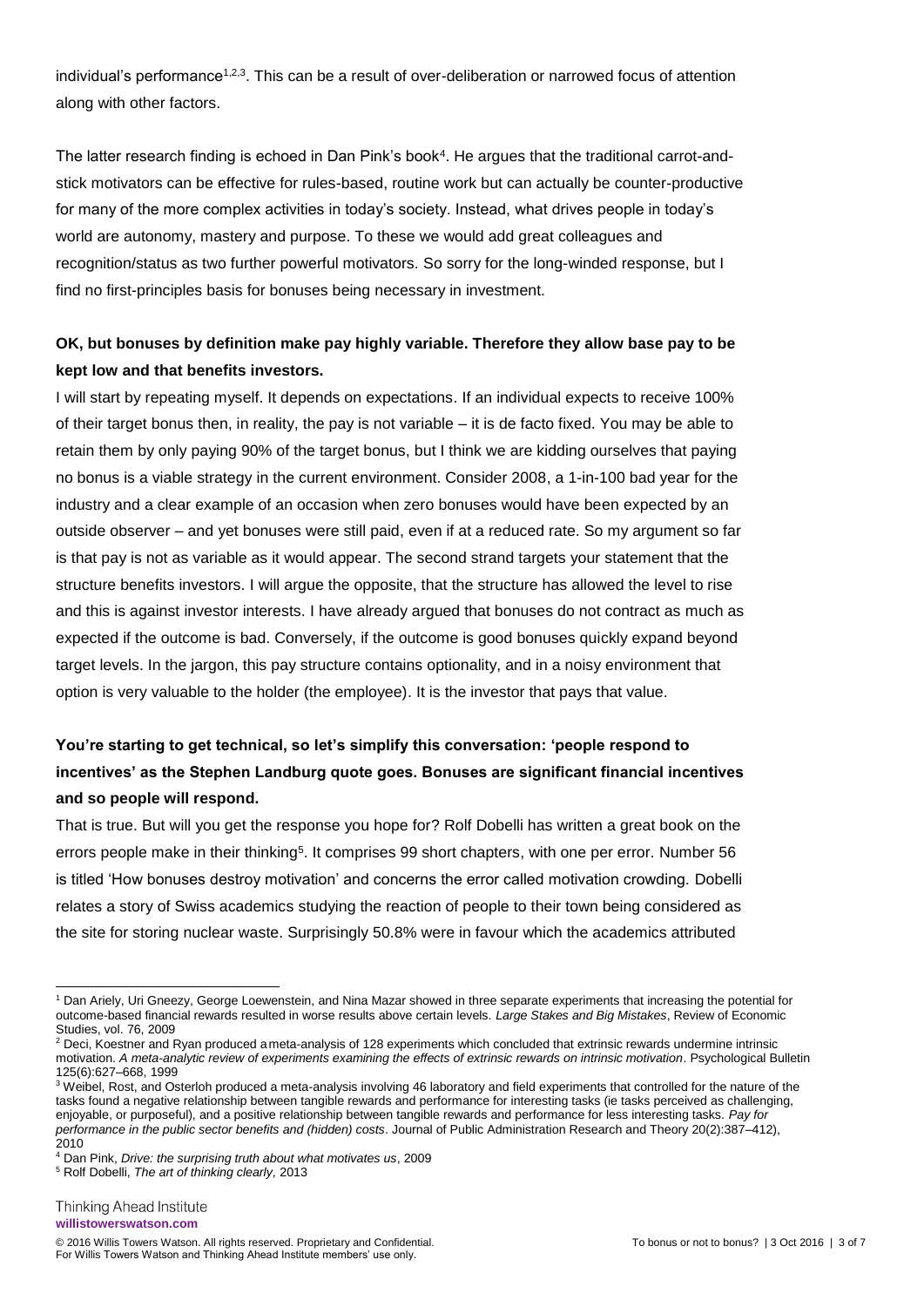to factors such as national pride, common decency, social obligation and the prospect of new jobs. The team decided to repeat the survey but the second time mention a hypothetical \$5,000 reward funded by taxpayers if they approved the proposal. Those willing to endorse the proposal fell to 24.6%.

A second, reasonably well known example is from children's daycare centres. There is always a deadline for collecting the child, but parents are often late which means the staff have to stay on as they can hardly leave the child on the street. Those centres that introduce a fine for late pick-ups experience a significant increase in lateness. The previous moral obligation to be on time gets replaced by a transactional payment which absolves the late parent of guilt. What these examples show is that even small payments lead to motivation crowding, meaning that tasks that carry no extra reward get ignored. So, absolutely, people respond to incentives –but incentives are complicated things and they are not just monetary. For example, Dan Ariely is a behavioural economist who has conducted many experiments. He has found that higher rewards can increase performance (in simple tasks) up to a point – but beyond that point, as rewards get higher, performance reverses.

Bringing this back to investment, I agree that bonuses have an effect. I just don't think it works out in the clients' favour. Bonuses are paid from profits, so what influences profits? Alpha, the stuff we want, will help. But it tends to be fairly small. Beta, or market return, tends to be bigger than alpha and a strong market return will boost earnings and profits substantially with no effort required. The other big influence is adding assets, which is good for profits but generally dilutive for existing clients. So I believe that the incentive structure you are defending will actually stimulate inappropriate, if not value-destructive (for existing clients), behaviours. Let me ram that point home with two examples. First, consider parenting children – and I know I am treading on potentially dangerous ground. Children want money, and parents have roughly two choices: pay fixed weekly pocket money, or pay an amount for doing particular jobs. I would contend that with the latter system children, and particularly teenagers, will quickly learn to game everything, and will demand to be paid for things they should be doing anyway. Second, think about medicine which is also a high-skill activity where you want top talent to reside. Is there any role in medicine where you would be more confident in your treatment if the person were receiving a bonus? Would you want your surgeon to get a bonus if you didn't die? For how long would you need to live post-operation before it was acceptable for them to receive their payment?

These thoughts lead us to culture. Do you want to employ a firm where people are passionate about what they do – in which case, by construct, they don't need the bonus – or a firm where people are motivated by the pay cheque (they are also allowed to enjoy the work, but take away the bonus and they will move on)? Why do we have to pay someone a bonus for doing the job they are already paid for doing?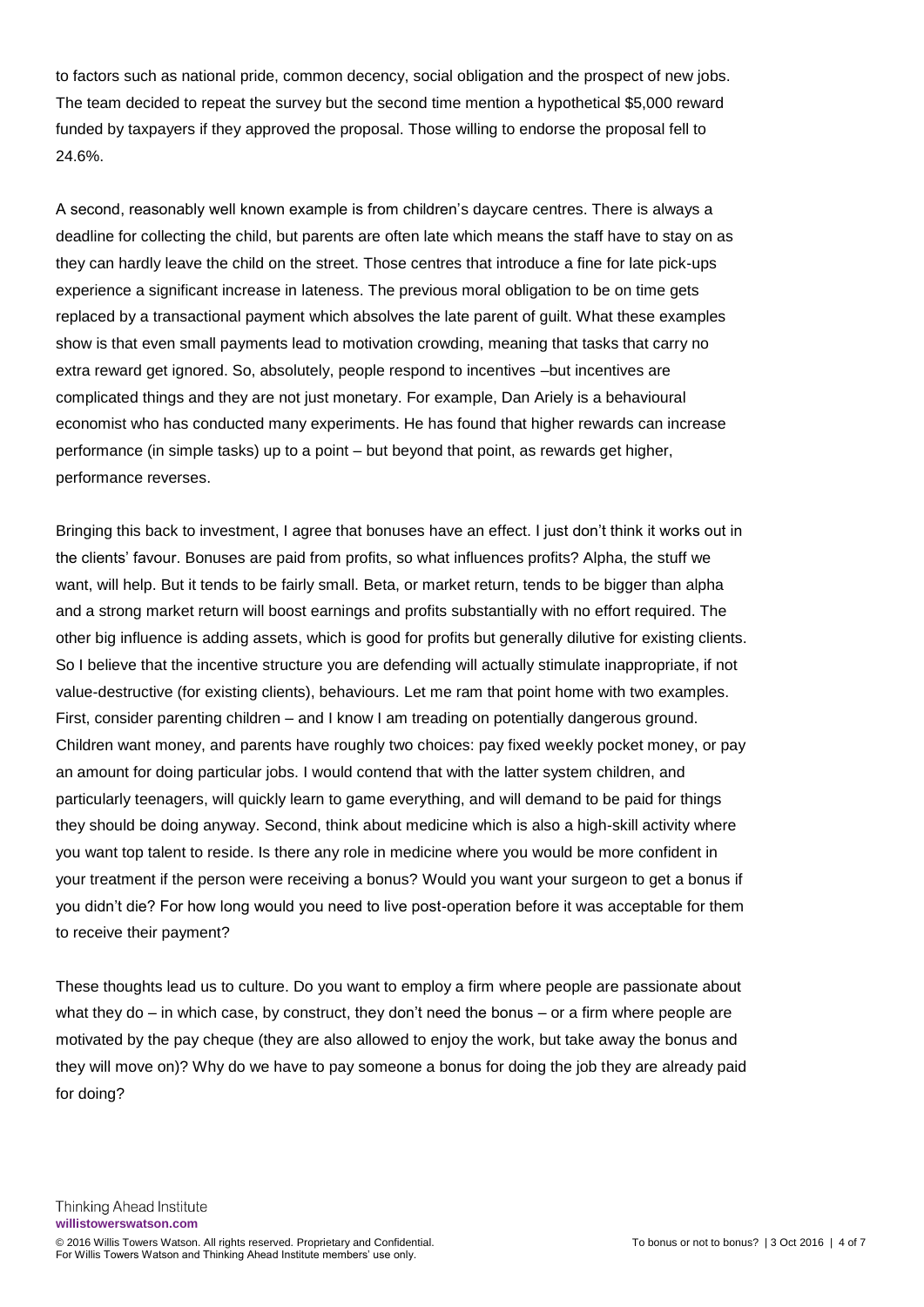## **All the asset management firms are doing is paying the going rate for the job. You can't argue with that!**

You are correct. But your statement is descriptive (or 'positive') and we set out to explore this subject from a normative perspective – not what is; what should be. Let me just mention that I am not arguing for low pay – that would be unrealistic, and not necessarily in the end savers' long term interests (not over paying is in their interests, but they should pay the appropriate rate for the skill involved – it is about the value proposition). What I am arguing is that we have got ourselves to the wrong 'going rate'. Logically this implies there has been a market failure. That notion will be offensive to some people, so let me try to justify it. As above, I argue that the investment industry is not truly competitive, in the sense that market share is not going to the lowest-cost / lowest-price provider. What is happening with passive management at the moment shows what should be happening within active management if competition were real. The reason behind the lack of competition stems from the asymmetry of information, which gives rise to the even more important asymmetry of understanding. The latter means that there isn't, or has not been, a balance of power between the buyer and seller of investment services. As a consequence we now have a high-wage, high-margin industry which demonstrates that the seller has been able to set a high price. To improve the client value proposition either the wages or the margins need to give a little. I have said that I am not arguing for low pay, so am I arguing for lower returns to the shareholders of asset manager firms? No. I am arguing for a switch to a new path. On Day 1 there should be no change to either pay or margins. The improved client value proposition would emerge slowly over time, and I am ambivalent where that is funded from.

## **You're going to have to explain. How does leaving things as they are lead to future improvement?**

The key is to change the structure, rather than the initial level of pay. So take the current level of remuneration, or some recent average if you prefer, and make that fixed. So no investment professional sees their earnings fall, and the clients pay no more. However, the value of the option goes away. So now, in a bumper year, investment professionals still collect their fixed pay, and shareholders collect a very large margin. In a poor year, pay is protected and margins contract. If investment professionals want to re-leverage their earnings, they can use their significantly higher fixed pay and buy equity in their business. This is part of the Netflix model<sup>6</sup>. What happens under this structure is a breaking of the link between pay and market returns. Instead, pay is more likely to be linked to a measure of inflation, which over time we would expect to be materially lower than market returns. That's where the long term gains come from. We are talking about dividing the pie between employees, owners and clients. Having fixed the amount going to employees, the tussle will be between owners and clients. It is my belief that there will be enough far-sighted owners to release some of that value back to clients via lower fees, which would be the start of price competition. Of course, we could approach the argument another way – and break the link between fees and assets (ad valorem) which would 'allow' some rapid adjustments in the prices charged to clients.

**Thinking Ahead Institute willistowerswatson.com** © 2016 Willis Towers Watson. All rights reserved. Proprietary and Confidential. To bonus or not to bonus? | 3 Oct 2016 | 5 of 7 For Willis Towers Watson and Thinking Ahead Institute members' use only.

<sup>-</sup><sup>6</sup> *How Netflix Reinvented HR*, Harvard Business Review, January-February 2014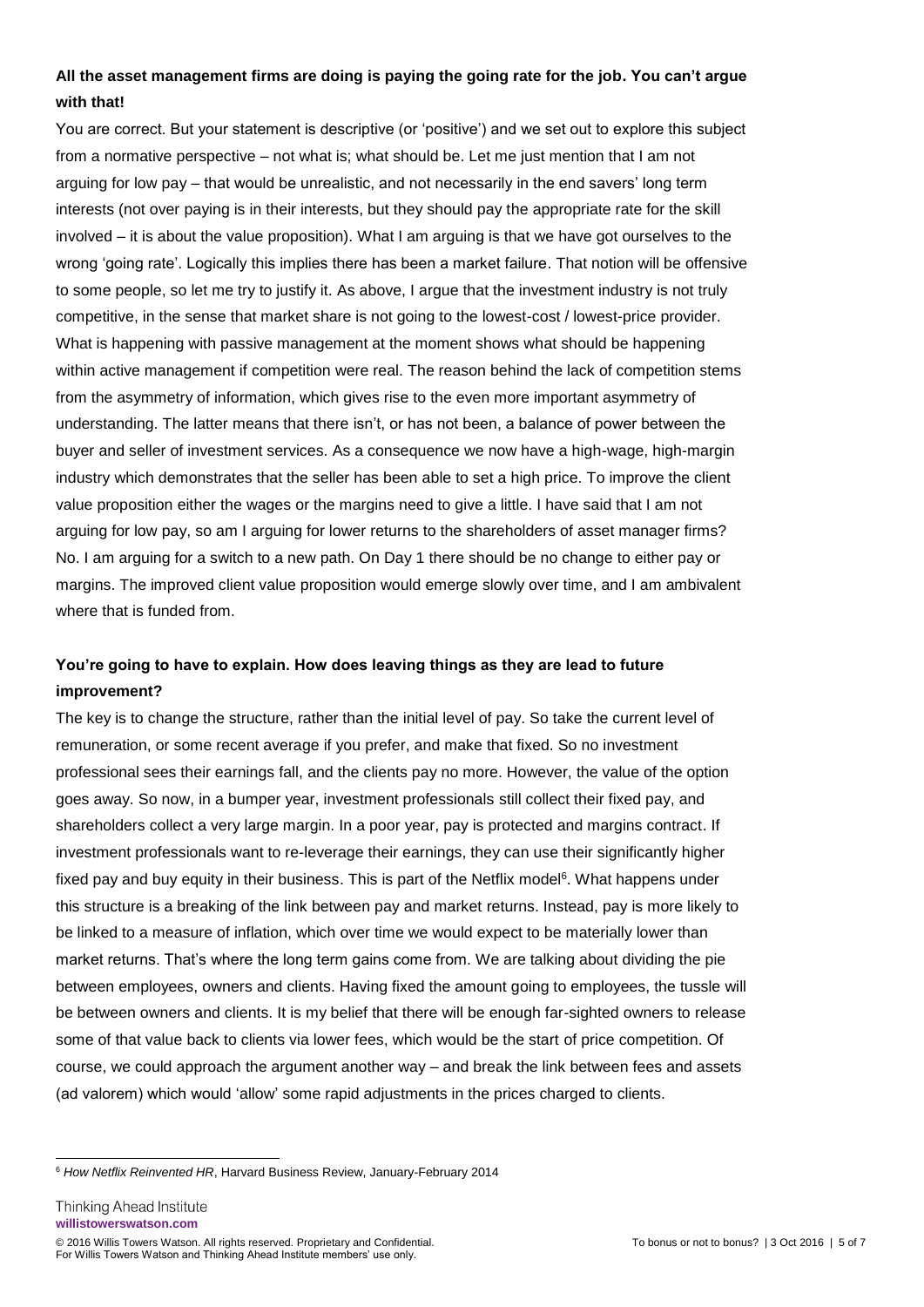## **But whether the adjustment is in the short or long term, reducing the pay prospects will simply mean the industry cannot recruit the same level of top talent.**

Maybe. I have two responses. The first is macro, and borderline facetious: how much top talent does an industry need to recruit when its aggregate value-add is negative after costs? The second point is about historical context. Both the numbers employed and the level of pay within investment have grown decade after decade. Not only has the level of pay grown in absolute terms, it has grown relative to other occupations to the extent that it is now broadly comparable with investment banking pay. I have heard it said that the last time financial services accounted for the same percentage of GDP was 1929. What is a reasonable expectation for the direction of pay from here? Would society be better off if at least some of that top talent went into a different sector? It seems to me that as an industry we need to think about how to divide the spoils. Top talent will always command a premium. But we have a situation where fee structures and remuneration structures have allowed all participants to share in the super-normal growth.

#### **So your problem is with average pay levels, not top talent being significantly rewarded?**

You can read my last statement that way. I have views, but I am trying to make an objective case and minimise the intrusion of values-based judgements.

#### **OK. But if we take away large amounts of discretion over the pay of 'average', or perhaps younger, employees then we are less able to signal to them how much they are valued.**

I am tempted to refer back to Dan Pink and what really motivates us, but instead why not think of a system where 'long term bonuses' are paid via promotions that lead to higher base salaries. Someone doing a better job than another should get promoted quicker and hence end up earning more, with both receiving appropriate signalling. I am aware this leads us into 'Netflix territory'. What do you do when a previously strong individual on a high fixed salary starts to do a less-good job? The Netflix model I mentioned earlier is relatively aggressive in how it deals with those situations.

# **'Interesting' – that's in quotes. That means getting rid of bonuses would place greater importance on management significantly improving other (softer) skills, which are not currently needed as bonus setting does the heavy lifting.**

Agree! However, as a reminder, we have been considering this from a normative ('should be') position – we don't know if the investment industry has those skills in sufficient quantity. In fact, the practical journey from where we are now to that future state is largely unmapped. We don't even know if it is possible…

To repeat the opening disclaimer, this paper represents my personal opinion – but it isn't long enough to be a comprehensive position. I have written it because I find the decisions of Woodford Investment Management and Daniel Godfrey interesting and, directionally, correct. This is because I believe the current structure of compensation in our industry is unsustainable. Despite what I have

\_\_\_\_\_\_\_\_\_\_\_\_